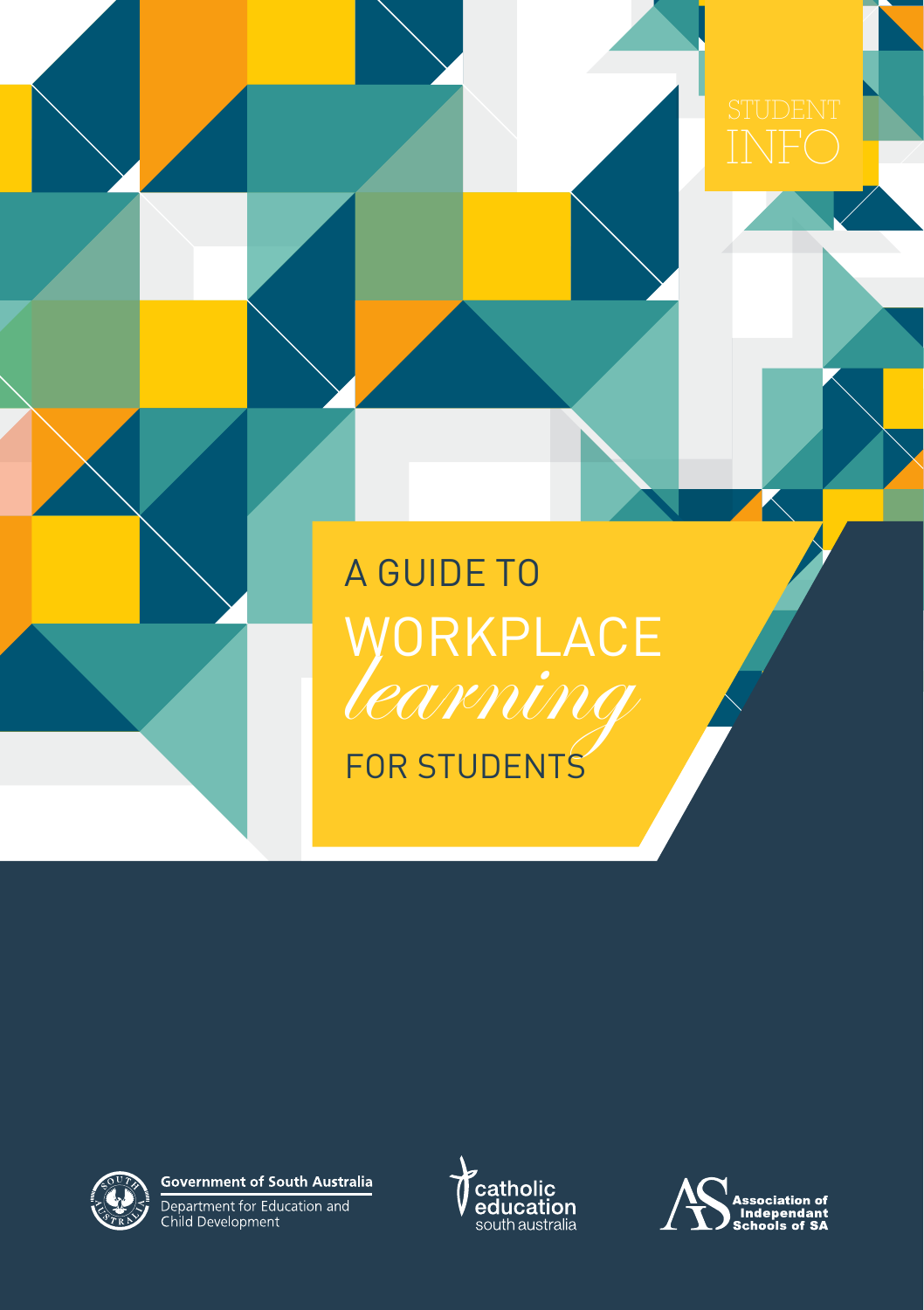

To be issued to students without alteration.

When signing the *Workplace Learning Agreement Form*, students certify that they have read and understood this document.

Referenced against the *Workplace Learning Guidelines* (2016) Published date: February 2016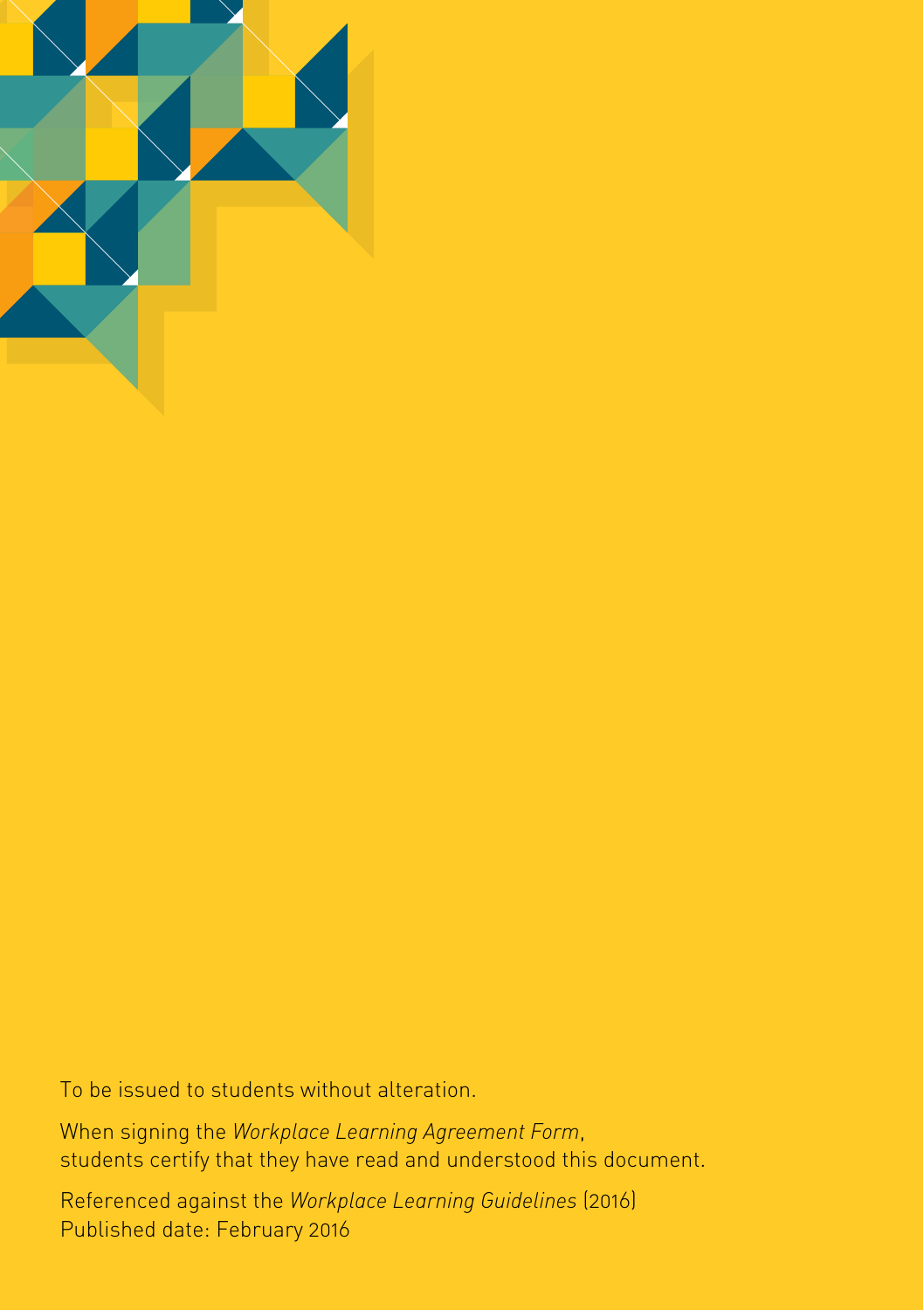Workplace learning occurs when your school assists you to undertake a learning program at a worksite without the direct supervision of a teacher. You will observe a variety of work as well as undertake supervised work appropriate to your age, maturity, competence, capacity and skill level.

Workplace learning provides you with valuable opportunities to develop vocational skills, knowledge and attitudes in the context of real work environments. Work placement aims to build on your school's work and career development programs as well as other course work and activities that assist you in your transition from school to work and/or further study.

Workplace learning is a chance for you to learn outside of the classroom. It can help you learn about what employers expect, what responsibilities workers have and can also help you to make decisions about your future career options.

Workplace learning is undertaken as part of the school curriculum and is governed by the *Workplace Learning Guidelines* (2016).

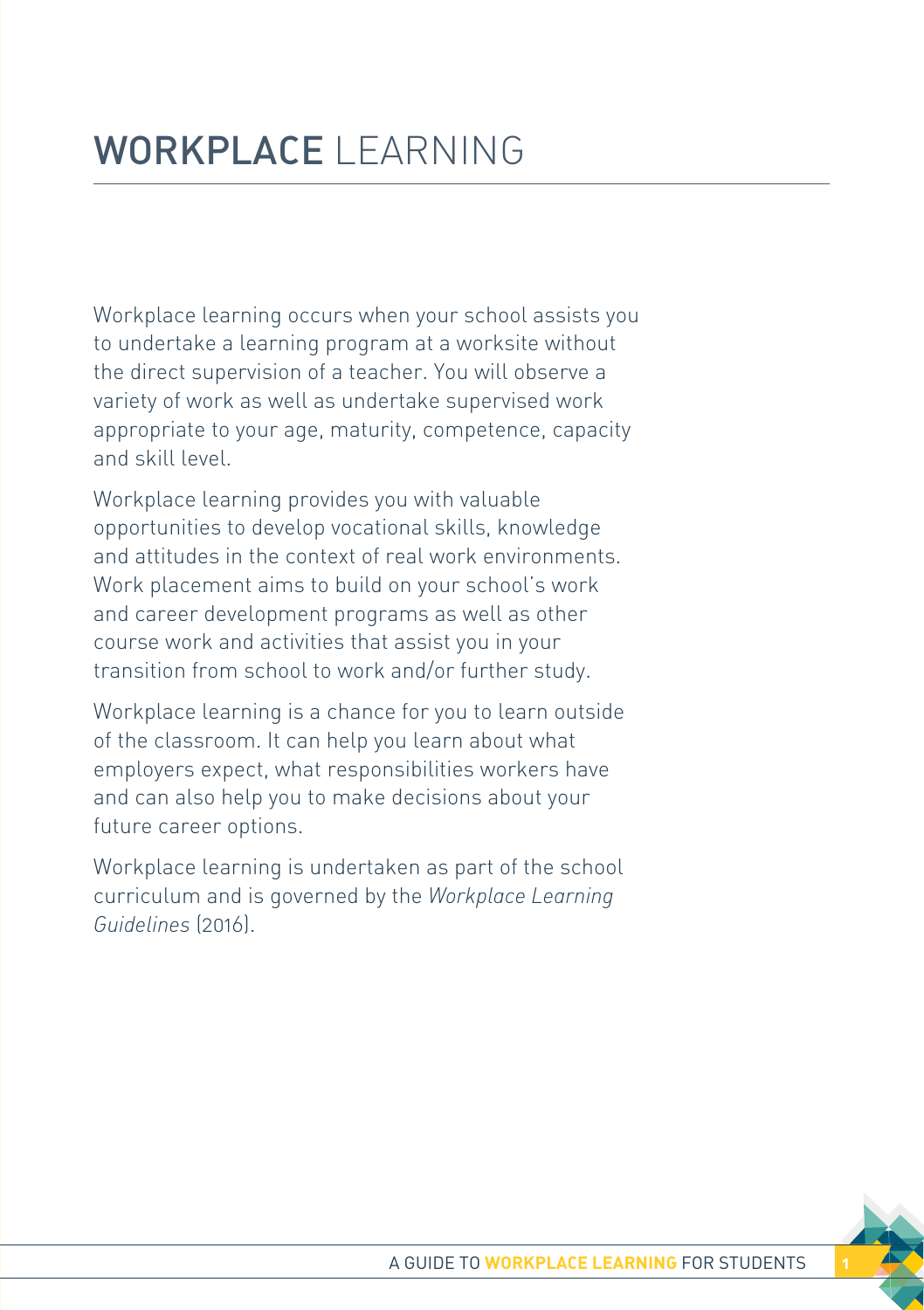# Structured workplace learning (SWL)

This involves an integral link to the Vocational Education and Training (VET) program that you are undertaking. This program may be provided on the job, by a teacher or trainer in a school, or by another training organisation.

#### Work experience

This involves a short term industry placement, which aims to enhance your experience and understanding of the work environment informing your career development.

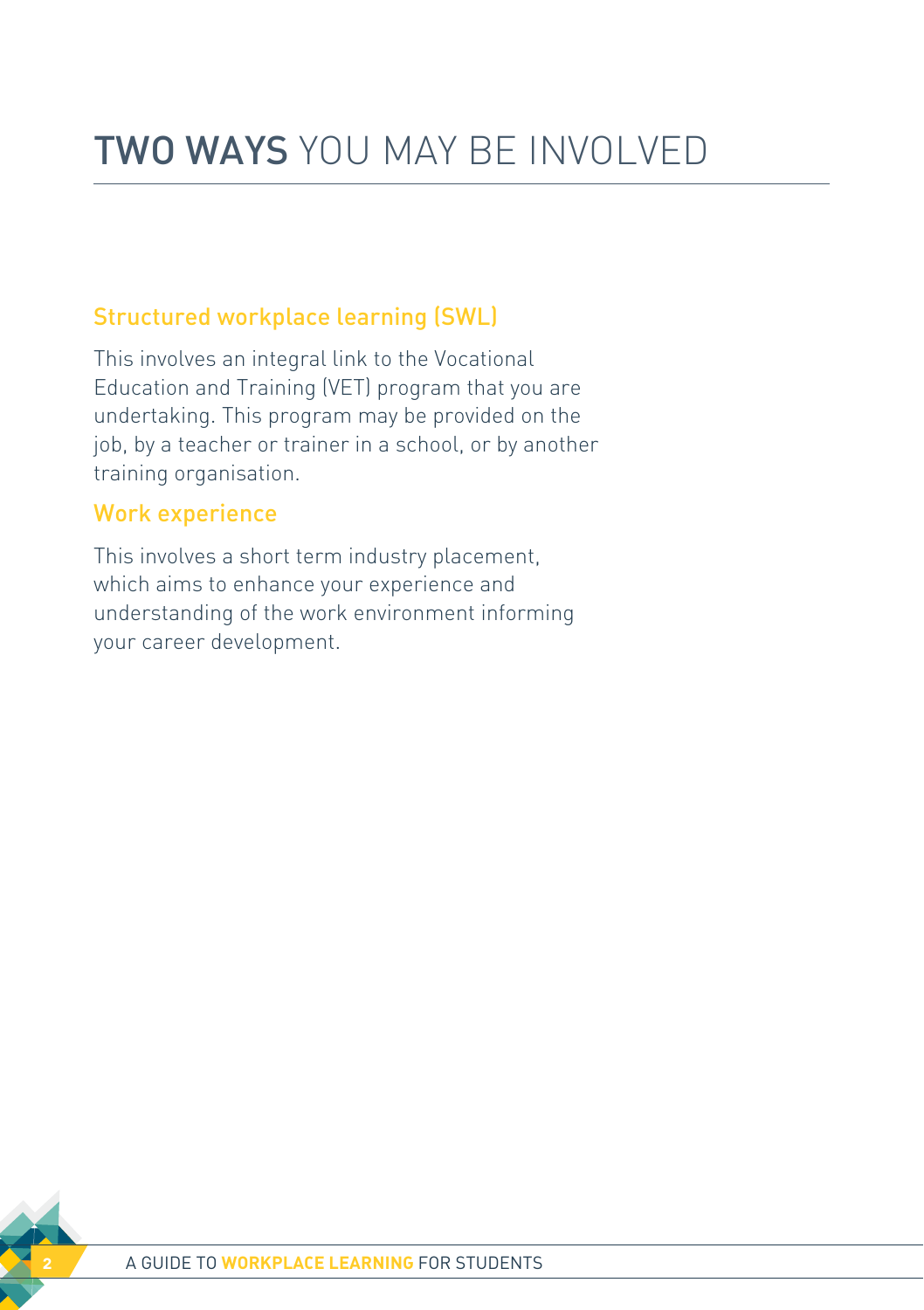# WHAT PREPARATION MUST YOU COMPLETE BEEORE A WORK PLACEMENT?

Prior to attending work placement, your school will ensure that you undertake an appropriate program of workplace preparation that deals with relevant aspects from the:

- æ *Work Health and Safety Act 2012*
- æ *Children's Protection Act 1993*
- æ *Equal Opportunity Act 1984*

These Acts may be amended from time to time.

#### This program will include information about:

- Y your right to undertake your work placement in a child safe environment
- æ your roles, responsibilities and rights related to work health and safety in the workplace
- æ insurance arrangements and implications for this work placement
- $\triangle$  the procedure to be followed if you experience illness, injury, unsafe workplace practices, bullying, teasing, violence, sexual harassment, alcohol or drug abuse, or any other issue that makes you feel unsafe or uncomfortable
- $\Delta$  the purpose and goals of the work placement
- $\Delta$  particular requirements when working with children and vulnerable people
- $\Delta$  any other specific requirements of the workplace provider eg. industrial safety matters.

# You should only undertake a work placement where:

- æ you are adequately supervised by the workplace provider
- æ you are safe and protected from harm
- $\Delta$  appropriate insurance is held by both the workplace provider and the school.

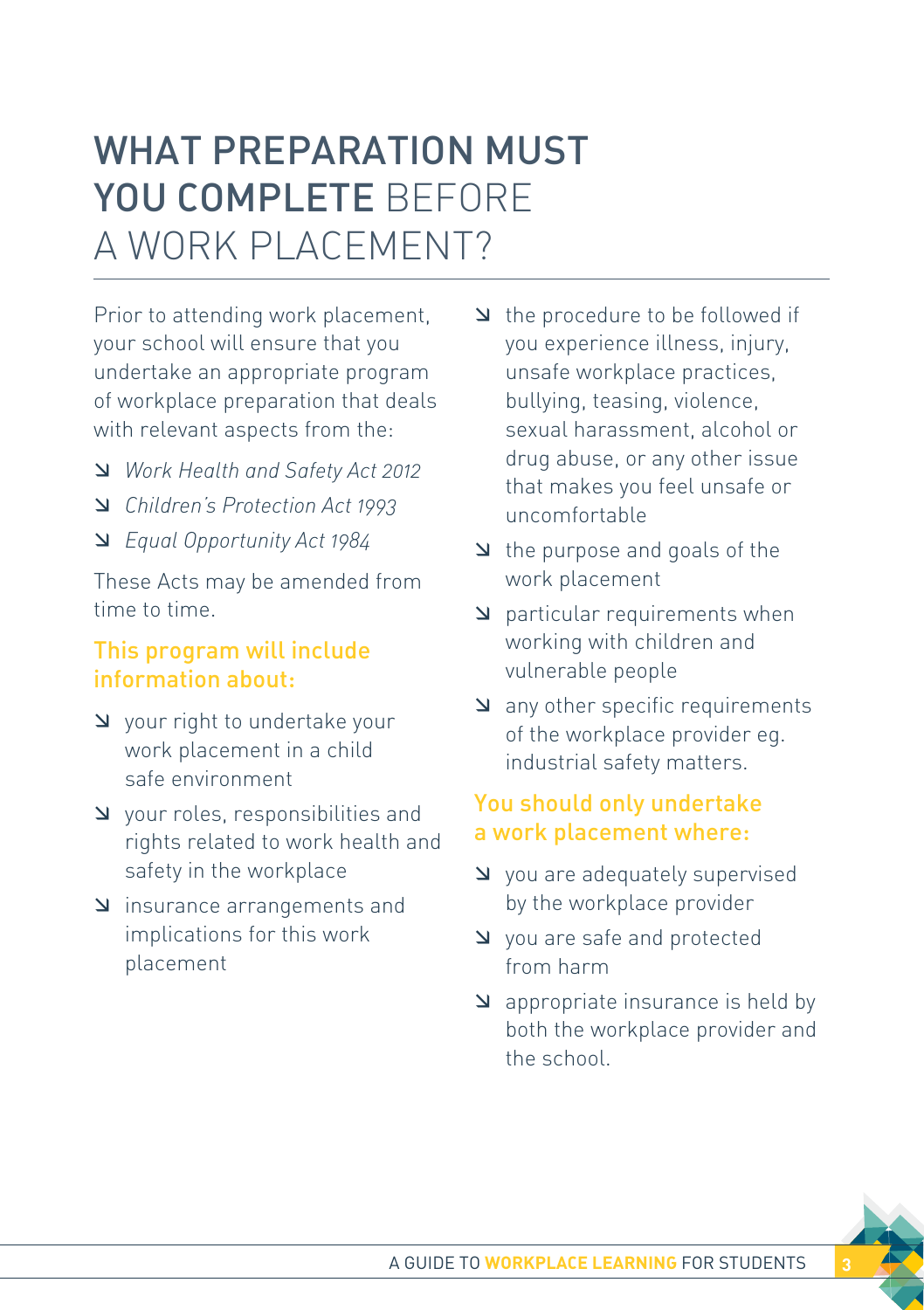# WHAT YOU'LL NEED TO KNOW BEFORE A WORK PLACEMENT

### Hours of work

Where possible your work placement should occur during the normal working hours for the industry in which you are placed. If these working hours are unusual when compared with your normal school hours you need to discuss this with your teacher. This is particularly so if you are asked to work on weekends or during school holidays because your school still has a duty of care for your safety and wellbeing.

### **Travelling**

It is your responsibility to make arrangements for getting to and from the workplace. If travel in a work vehicle during your work placement is required this will be noted on the *Workplace Learning Agreement Form.*

#### Pay and insurance

It is important that you are not paid or receive any material or other form of reward in relation to your work placement. All insurance, legal and industrial arrangements for your work placement exist on the understanding that an employment relationship is not established.

# Working with family

It is not recommended for you to undertake a work placement with a family member.

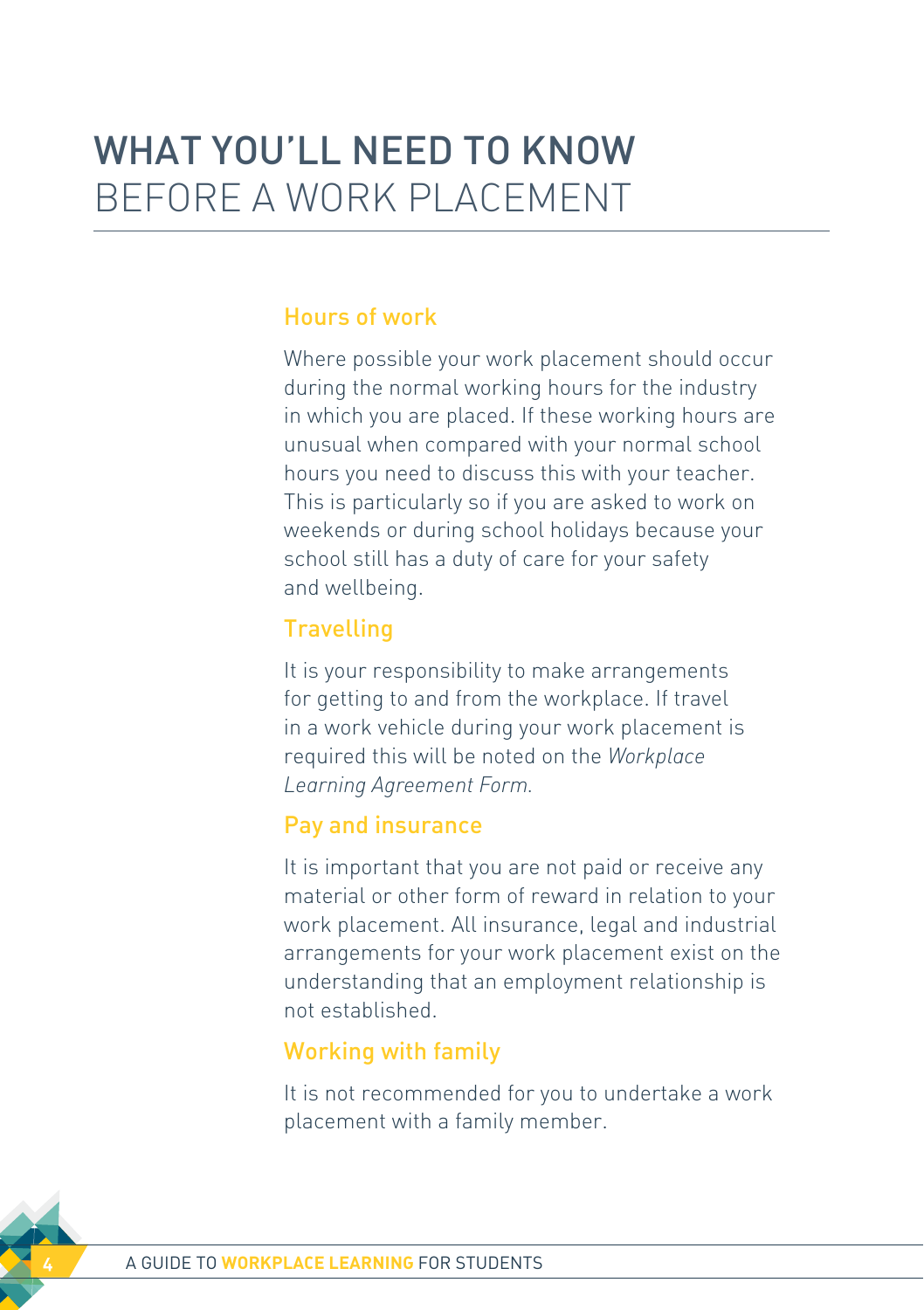# Child safe environments

You have the right to feel safe and free from harm at all times during workplace learning. Your parents/caregivers as well as workplace providers are provided with a brochure about students undertaking workplace learning. These brochures contain information about work health and safety and child protection matters.

Additionally, you must not be treated in a manner that may be psychologically harmful or that would constitute physical assault. This would include pushing, grabbing or hitting you as well as berating, humiliating or belittling. Workplace providers are required to ensure all of their staff are aware of the special responsibilities associated with working with school students.

Child protection legislation also applies to you while you are doing work placement.

Examples of unacceptable conduct by an employer or their employees include:

- æ deliberate exposure of students to the discriminatory or sexual behaviour of others
- æ inappropriate conversations and obscene language
- suggestive remarks and actions, including showing of publications, electronic media or illustrations which are inappropriately suggestive
- æ jokes and gestures of a discriminatory or sexual nature
- æ inappropriate personal correspondence with a student
- æ unwarranted and/or inappropriate touching of a student.

# Work health and safety

You have the right to a safe and healthy workplace. Under the *Work Health & Safety Act 2012* employers must make sure the workplace is as safe as possible. This includes an induction to the worksite, safe use of machinery and equipment, training you as a worker on safe work practices and providing you with personal protective equipment.

As part of the *Work Health & Safety Act 2012* you as a worker are responsible for safety too. You must also take care of your own and other's safety by following health and safety instructions, using protective equipment as required, reporting workplace hazards and cooperating with the workplace provider on health and safety issues.

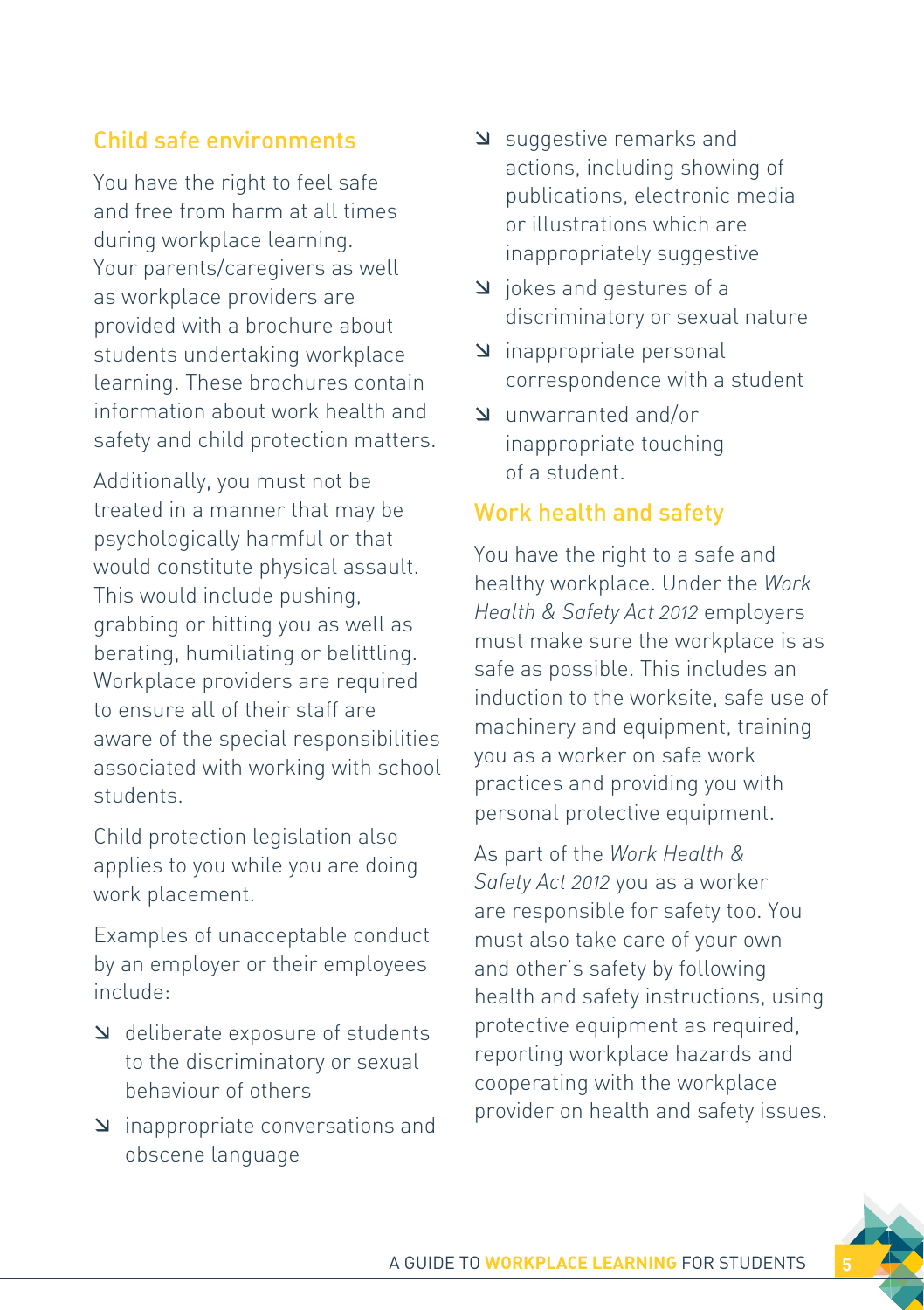# Accidents/Injury

You must report any accident or injury to your workplace provider as soon as possible, even if you think it is minor at the time.

You are covered by insurance if you are hurt at work as long as you are doing an approved workplace learning program. This means that your *Workplace Learning Agreement Form* has been signed by all parties before you have started in the workplace.

You may not be covered if the injury or damage was the result of your negligence or failure to follow clear and reasonable instructions.

### If you feel uncomfortable about the work placement

If you feel able you should talk about your concern with the workplace supervisor. If the problem still continues or you do not feel comfortable talking with the workplace supervisor you should make contact with the teacher nominated by your school. Their contact details are listed on the *Workplace Learning Agreement Form.*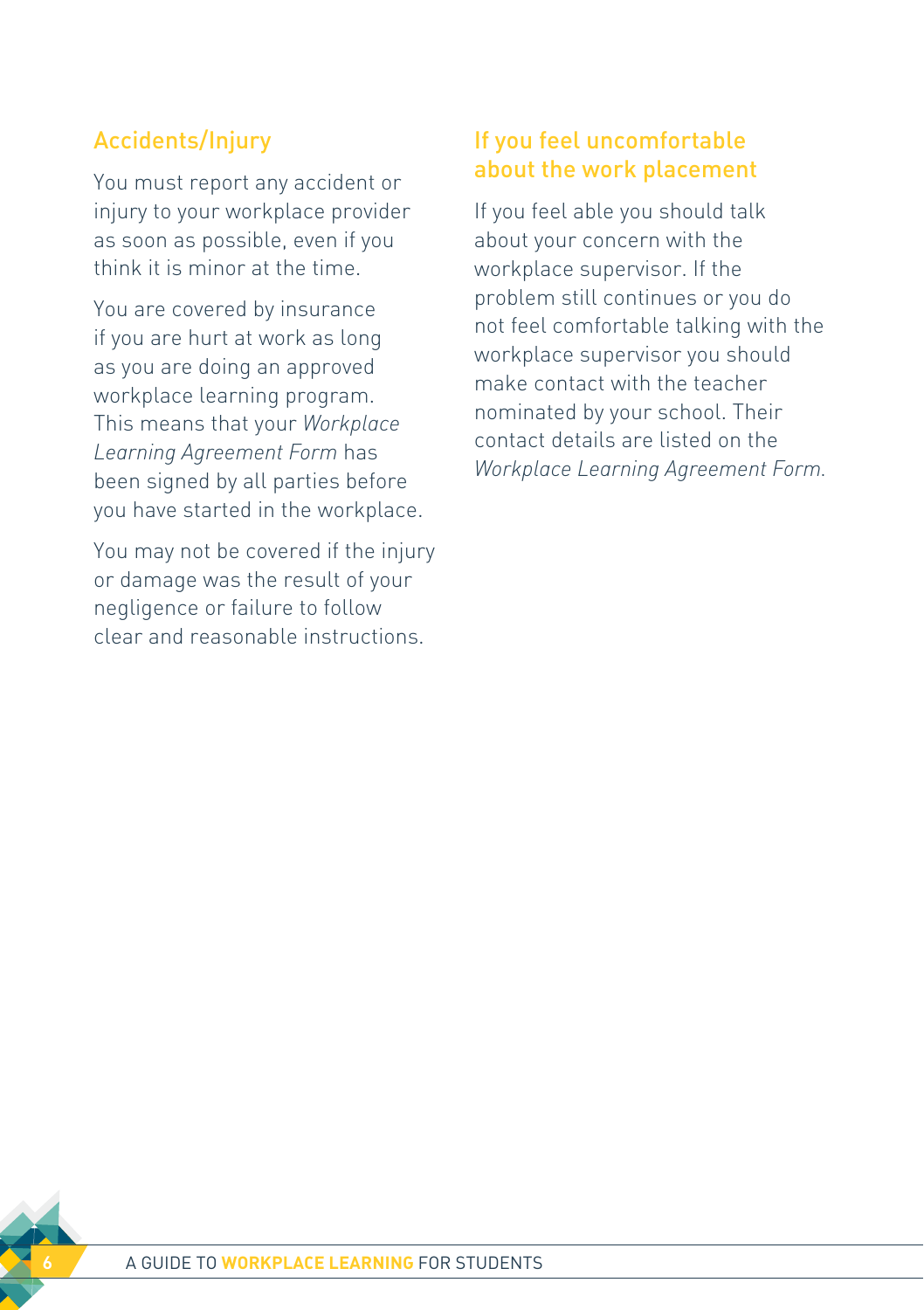# EXPECTATIONS OF YOU

The emphasis during work placement is always on trying to provide a safe, interesting and valuable learning experience. This requires you taking responsibility for a number of arrangements including the following:

- æ negotiate your work placement with your teacher
- $\Delta$  arrange the completion of the *Workplace Learning Agreement Form* and promptly return it to the school
- æ complete the appropriate program of workplace preparation and participate in a worksite-specific induction before commencing your placement
- æ behave as a worker while on placement, conforming to all the workplace rules and instructions from your workplace supervisor, including being punctual and notifying both the workplace and the school of absences
- æ remember while on work placement you are representing your school, therefore school policies and codes of conduct apply at all times
- $\Delta$  complete activities set by the school before, during and after the placement
- æ understand that the work placement may involve confidential and sensitive information which must be kept private
- $\vee$  wear the appropriate footwear/ protective clothing/uniform as expected by the workplace provider
- æ seek feedback from the workplace provider at the end of the placement and thank them.

#### For further information contact:

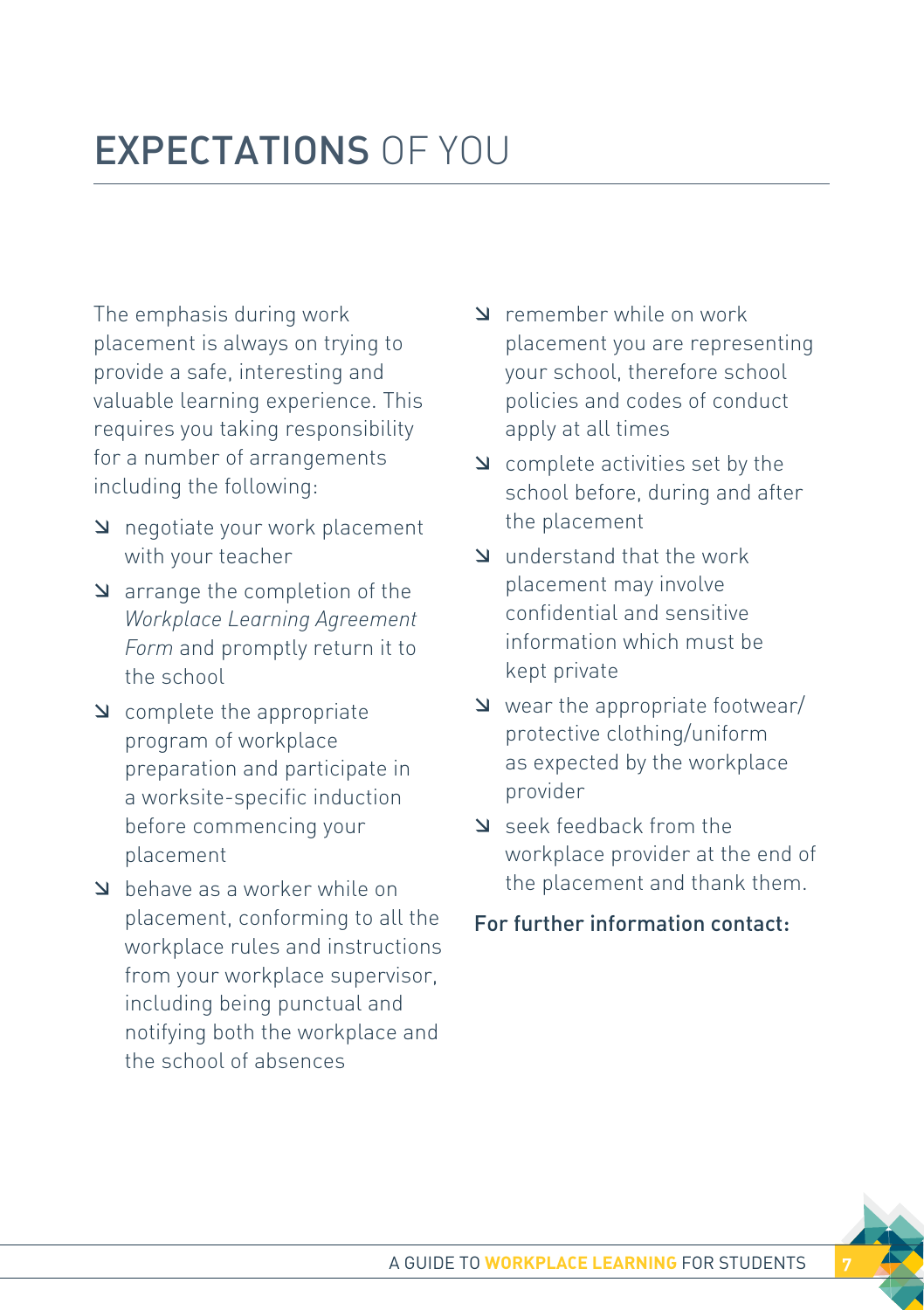

 $\sum_{i=1}^{n}$